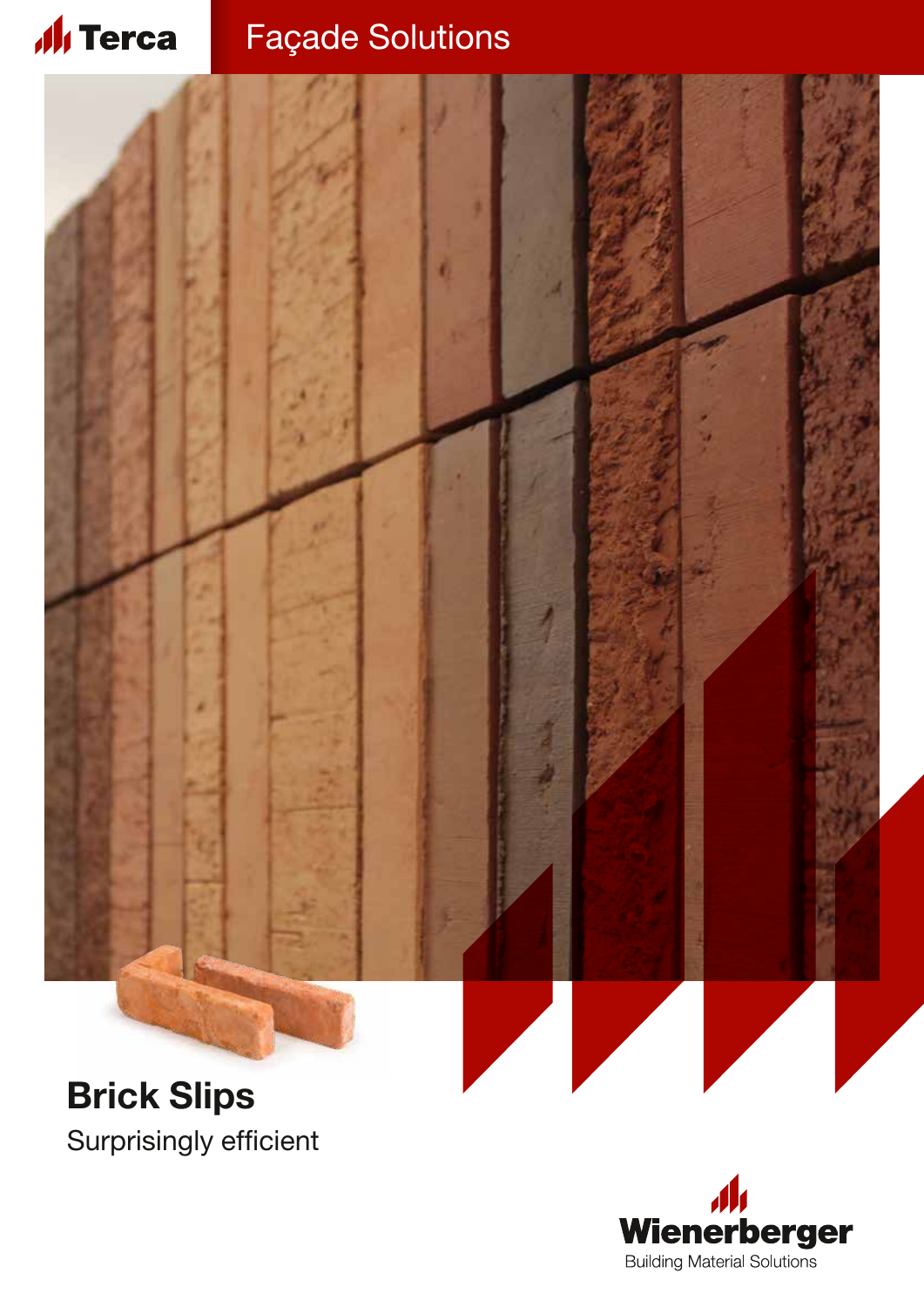

# Brick slips: efficient use of energy and space







### Ideal for façade renovation

Brick slips are the ideal solution for maximising the space saved during façade renovation. Where the width of a traditional brick is not available, these brick slips – only about 22 mm wide – are a very practical solution. Their slim profile also means that brick slips offer numerous options for insulation thickness, yielding lots of possibilities for energy savings. Once they are in place, they are almost indistinguishable from whole bricks. Virtually all facing bricks in our product range are also available as brick slips with the same qualities and properties as their 'big brothers'.

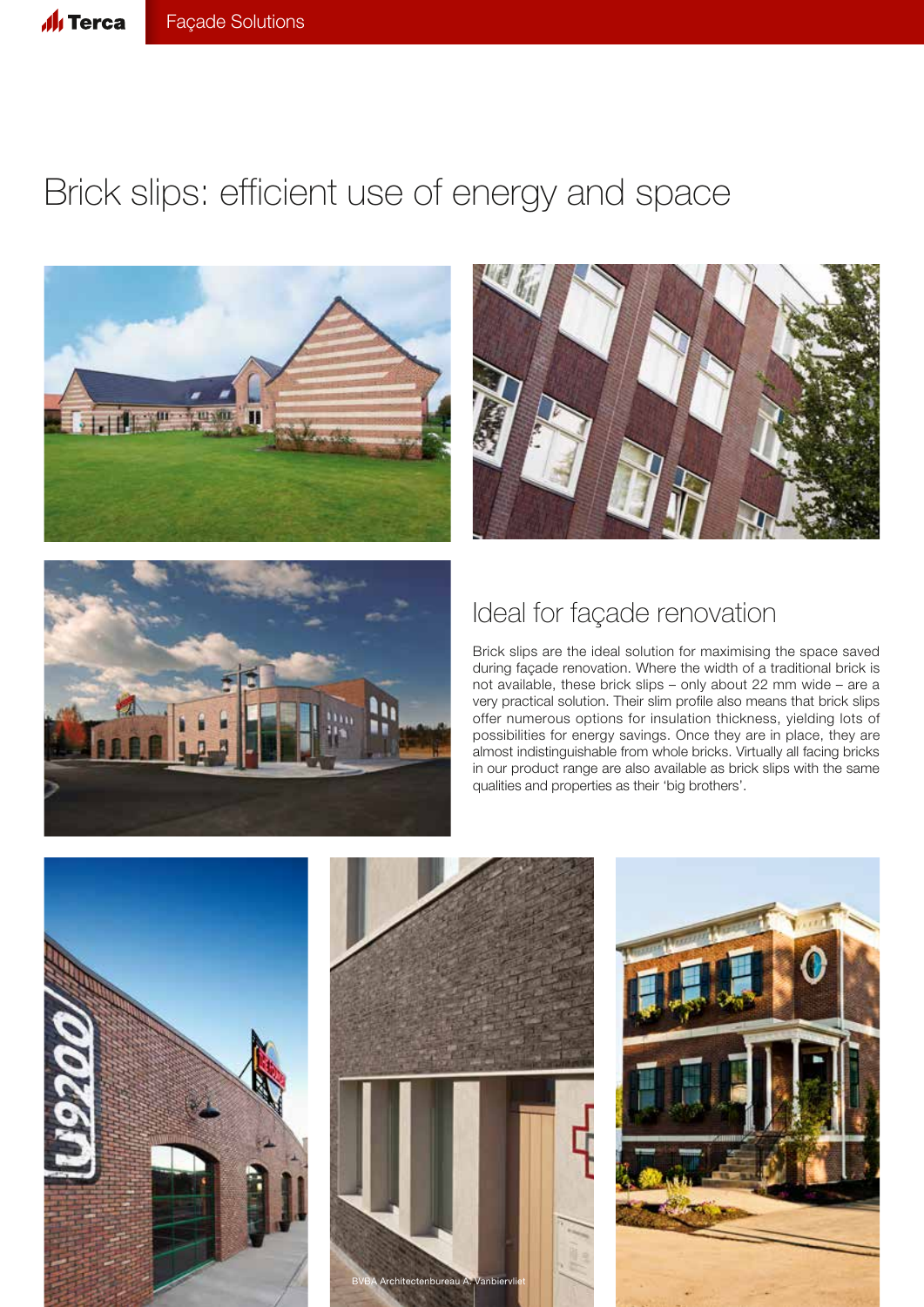

#### Bricks in an interior setting: a captivating effect

By integrating bricks into interiors, you create a surprising touch, exciting colour and light effects, and have endless possibilities in terms of combinations and creativity.





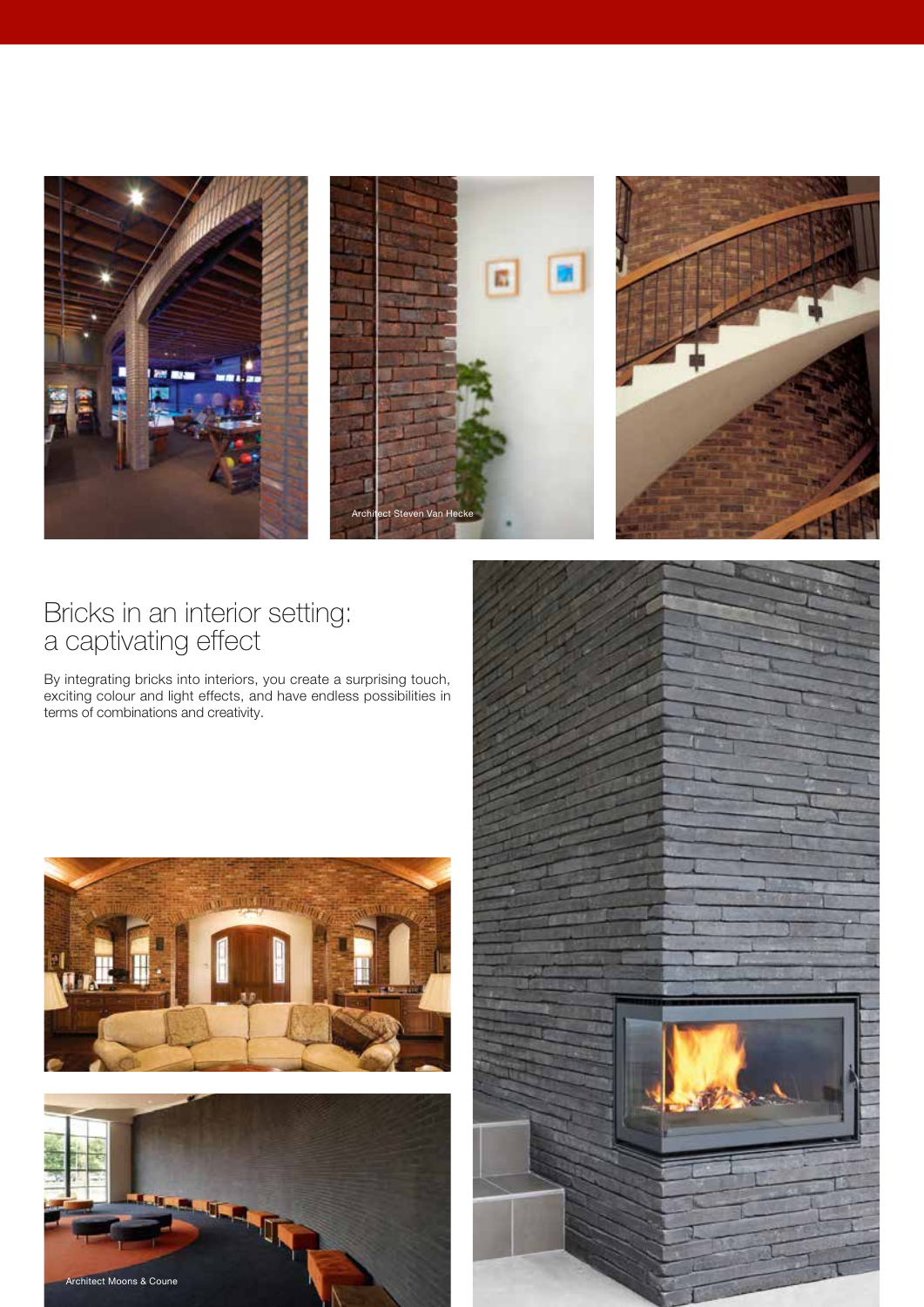# How to use brick slips?

**With the right preparation plus a suitable adhesive mortar, you can cover virtually any surface using brick slips. These handy step-by-step instructions show you the easiest way to apply brick slips correctly so that they will last.**



### Step 1 - Preparing the surface

Prepare the substrate for the brick slips properly. You must always start with a flat surface, so any uneven areas and defects in the outer wall have to be tackled first. If you are in any doubt, get someone to examine the irregularities and defects for you. In most cases, rough surfaces such as bricks or cement rendering can be levelled off with a levelling mortar. Make sure that the surface is clean and free of dust or grease by scrubbing it with a hard brush. This also immediately gets rid of any moss.

If the surface is made of insulation panels, an intermediate layer should preferably be applied consisting of a mortar with embedded reinforcement mesh or fibres. The same layer of mortar can also serve as an uninterrupted water-resistant layer.

### Step 2 - Applying a surface layer

Apply a surface layer or primer. This makes sure that the adhesive sticks better and therefore ensures that the wall cladding lasts longer. A paint roller is usually used for applying the primer. For smaller areas, a brush will do. Do check that the product used is compatible with the adhesive mortar and allow properly for the drying time.

## Step 3 - Apply guide profiles

To let you place the brick slips in perfectly straight lines, you should fit (vertical) guide profiles at the corners of the wall. These could be wooden profiles on which the horizontal rows of the brick slips are marked (course marks).

You should always leave sufficient room between the end of the wall and the profiles, so that they do not get in the way when you are working at the edges. The outer surface of the guide profiles should be 10 mm outside the surface that the brick slips are being stuck onto. The string will then not end up in the adhesive and you can lay the tops of the slips up against the string.

When measuring out, make allowances for the desired width of the joints. The dimension of each horizontal row is then the average height of the brick slips plus the width of the joint. The average brick slip height can be determined by taking ten slips at random from the delivery, placing them one next to the other and dividing the overall measurement by ten. Repeat this three times. Then apply the bricklaying string so that it is nice and taut between the guide profiles.

**Tip Correctly placed guide profiles make the job much easier.**

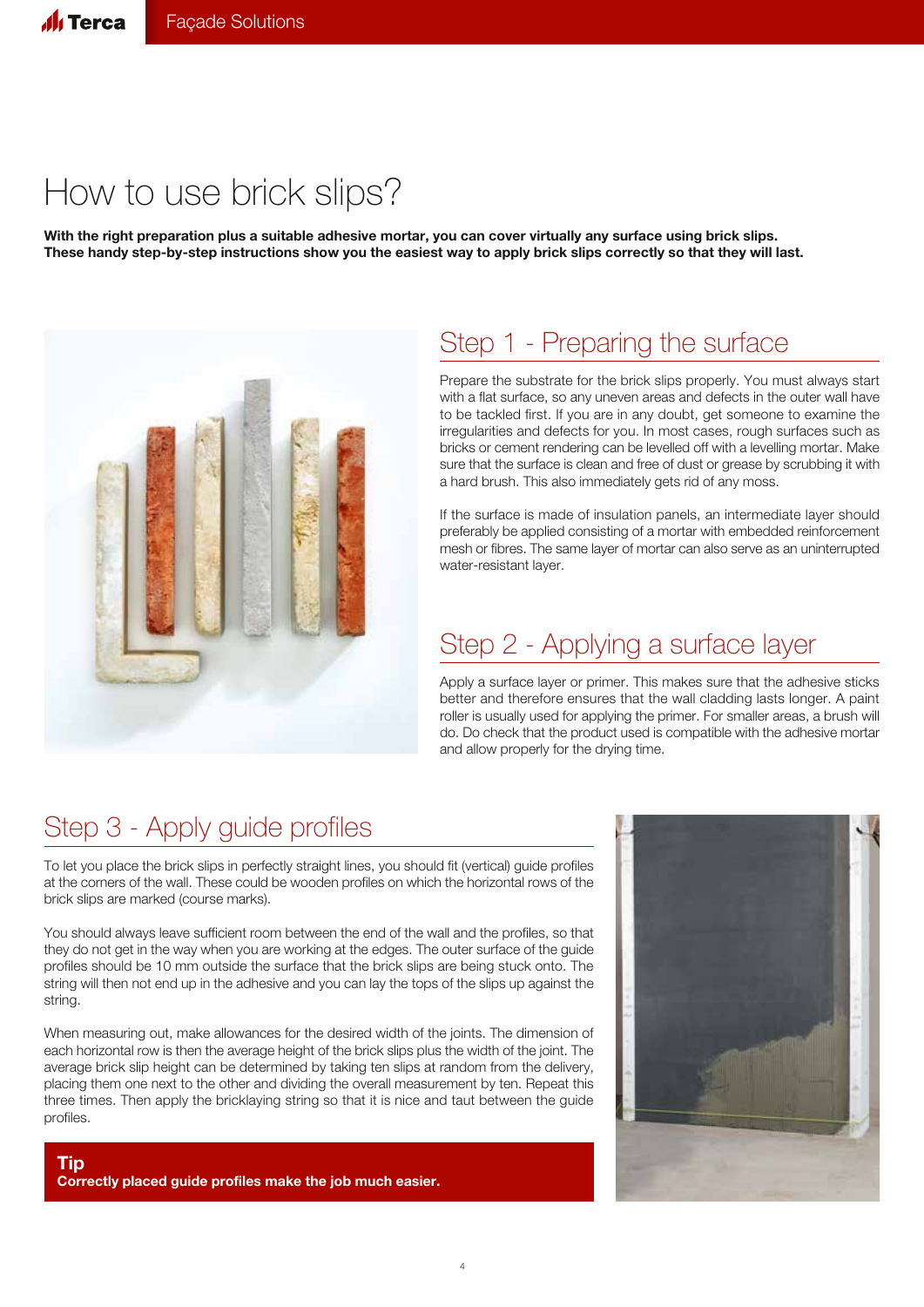

## Step 4 - Gluing on the brick slips

Use a notched trowel to spread a layer of adhesive mortar onto the surface. The size of the area covered at one time should depend on the working time for the adhesive mortar. The thickness should be half a centimetre, unless stated otherwise in the manufacturer's instructions.

Now you can apply the first row of brick slips. Start with any corner slips first. Always make sure the slips are dust-free and apply them with the smooth back side to the wall. Keep an eye on how damp the brick slips are as well. Wet brick slips are harder to handle and do not adhere so well to the mortar.

Press the slips into the mortar using a sliding motion. Make sure that the area is almost 100% covered to avoid frost damage. On substrates where the adhesion is poor, or if required for the specific type of mortar, applying a layer of the adhesive to the brick slips themselves can be advisable.

After applying the first row of brick slips, raise your string by one course's height, according to the dimensions marked on the guide profiles. Only apply the next row after moving the string. Be careful to stick to the desired bricklaying bond pattern.

#### **Tip**

**For the usual substrates such as bricks, concrete and insulation materials, you should preferably use a frost-resistant, flexible adhesive mortar with a high degree of initial adhesion. If the surface is less easy to stick to (e.g. metal), you should use a modified mortar and follow the manufacturer's instructions.**

#### *TAKE CARE*

- *1. Always mix brick slips from several different packages together!*
- *2. Pay particular attention to the bond you are using for laying the slips so that undesirable fractions of slips are avoided at the edges. A course with a non-patterned bond is the simplest solution.*
- *3. The width of the expansion joints should be at least 5 to 7 mm, depending on the substrate and the size of the existing expansion joint.*



## Step 5 - Jointing

Once all the brick slips are in place and the adhesive mortar has hardened fully, you can start jointing. Fill all the joints completely and press the jointing material in thoroughly. Once again, make sure that the surface is free of dust and grease.

Never do the jointing when the wall is too dry or too wet.

Avoid working on sections under different weather conditions, as this can cause variations in the colour of the joints.

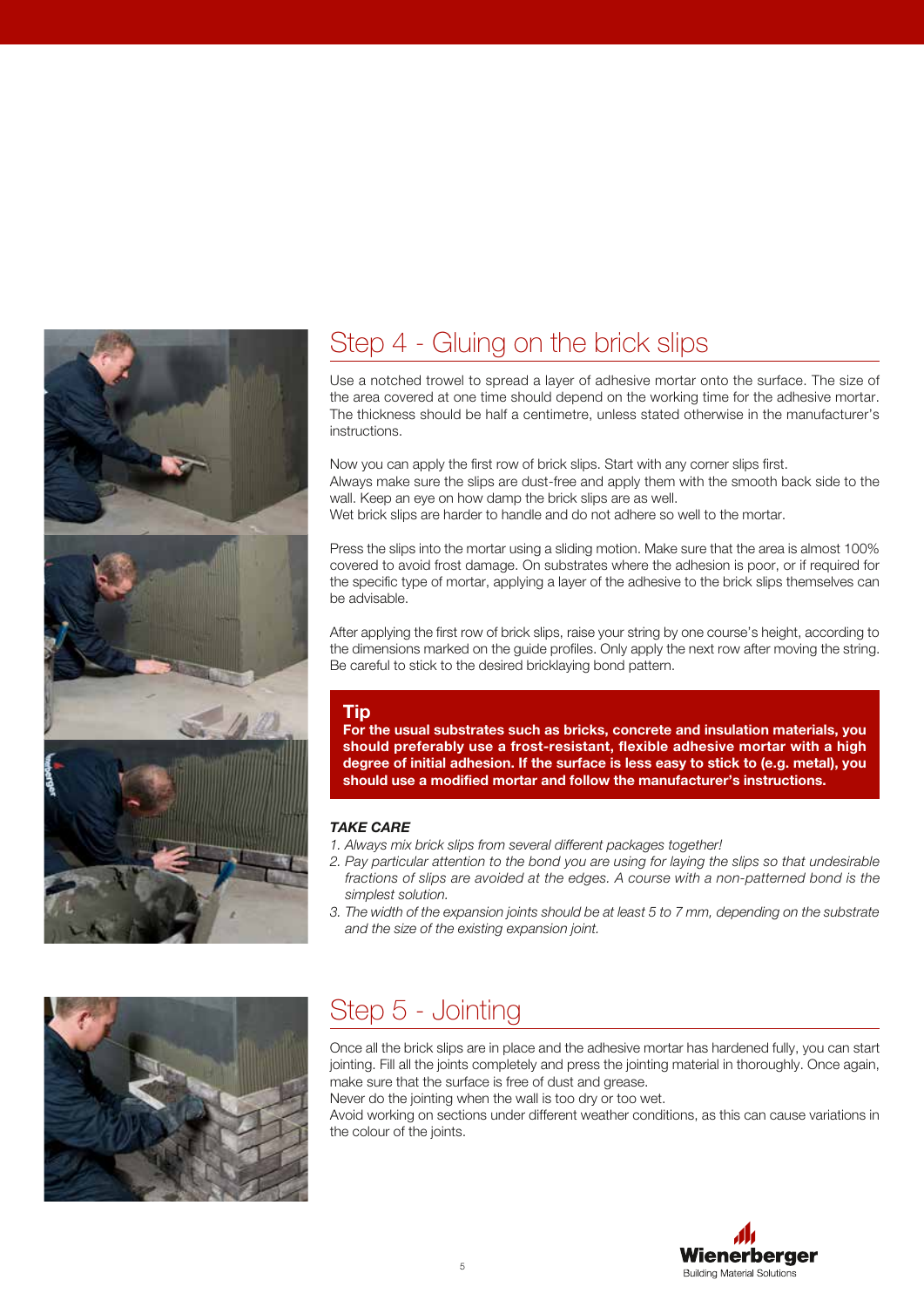# Our recommendations

Apply the brick slips at a normal ambient temperature. Never work on a frozen surface and never use frozen brick slips.

Wienerberger brick slips are made using natural clay. It is therefore possible that there may be slight colour variations within a single series. To get better colour nuances, you should therefore **mix slips from several different packages together**. Always place a single order for the total quantities of brick slips and corner slips that you will need.

You can apply brick slips both indoors and out, as long as the underlying surface is dry, stable and free of dust and grease. If you are using the slips outdoors, always use a frost-resistant cement-based adhesive mortar. Always follow the manufacturer's instructions!





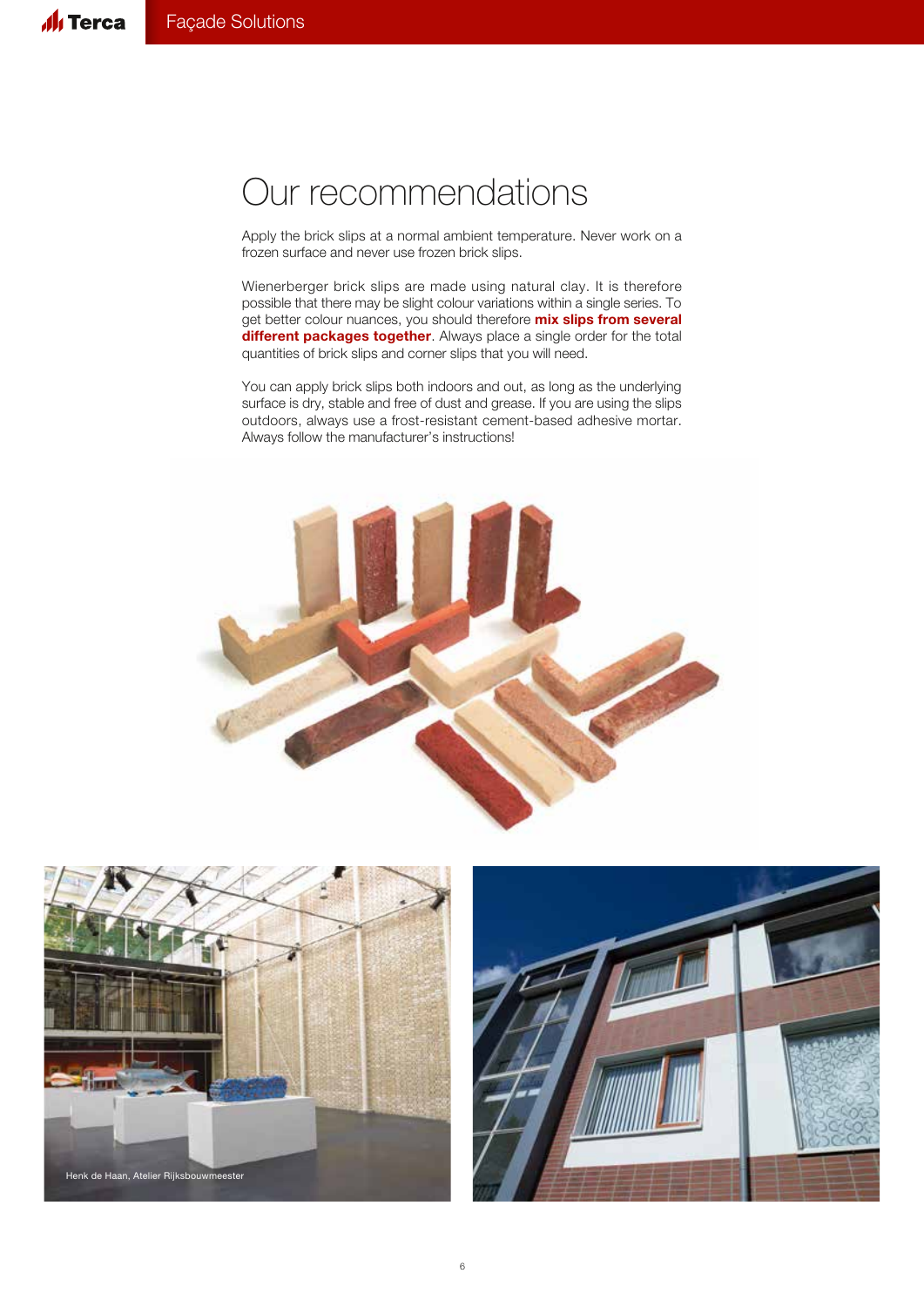



### A unique showroom concept

In our 2,000 sqm Wienerberger showroom, located only 15 km from Brussels airport, you can find the whole spectrum of Wienerberger products under a single roof: hollow blocks, facing bricks, clay roof tiles and clay pavers - in all sorts of shapes and sizes. You can look at and physically touch all the raw construction materials and immerse yourself in the richness of their colours and familiarize yourself with their natural textures.





**An address that every construction professional and builder must know:**

International Showroom Londerzeel: Koning Leopoldlaan 1 B-2870 Breendonk Belgium  $T + 32 (0) 52 31 10 10$ F + 32 (0) 52 31 10 20